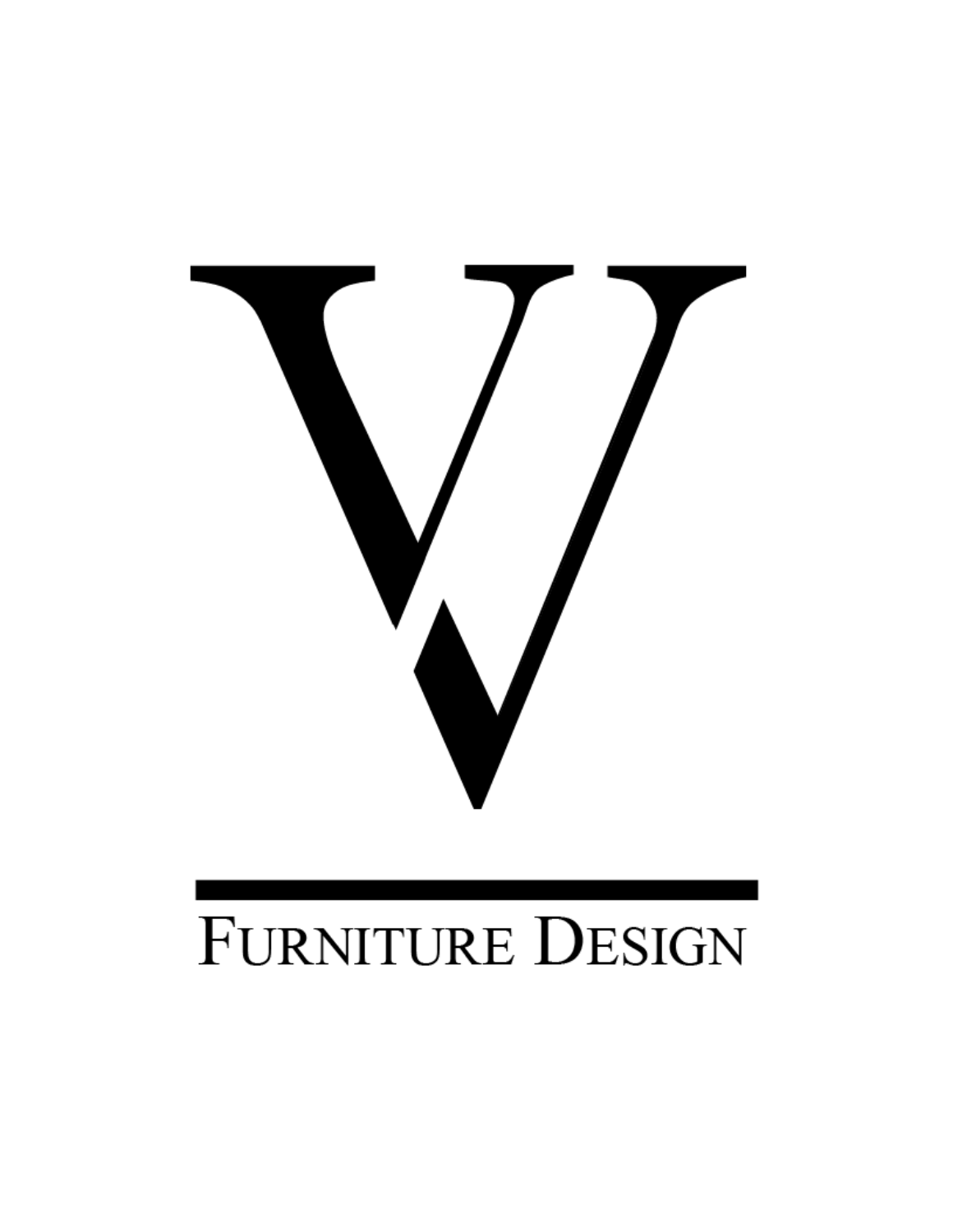## **KITCHEN DESIGN QUESTIONNAIRE**

### $\mathsf{e}\mathsf{s}$ ign

|                                                                                                                                                                                                                                |                                             |                      | by V & V Furniture De                                |  |
|--------------------------------------------------------------------------------------------------------------------------------------------------------------------------------------------------------------------------------|---------------------------------------------|----------------------|------------------------------------------------------|--|
| Client Name: Name: Name: Name: Name: Name: Name: Name: Name: Name: Name: Name: Name: Name: Name: Name: Name: Name: Name: Name: Name: Name: Name: Name: Name: Name: Name: Name: Name: Name: Name: Name: Name: Name: Name: Name: |                                             |                      |                                                      |  |
| Kitchens are highly complex rooms that serve many different functions. To best meet your expectations, please tell<br>us about your lifestyle, needs, and desires.                                                             |                                             |                      |                                                      |  |
| <b>General Information</b>                                                                                                                                                                                                     |                                             |                      |                                                      |  |
| How many members are in your household?                                                                                                                                                                                        | Adults Teens Children<br>Seniors Pets       |                      |                                                      |  |
| How long have you lived in your home?                                                                                                                                                                                          |                                             |                      |                                                      |  |
| When was the house built?                                                                                                                                                                                                      |                                             |                      |                                                      |  |
| How old is the kitchen?                                                                                                                                                                                                        |                                             |                      |                                                      |  |
| When would you like to begin the project?                                                                                                                                                                                      |                                             |                      |                                                      |  |
| When would you like it completed?                                                                                                                                                                                              |                                             |                      |                                                      |  |
| What is the budget range you have established for your kitchen project?                                                                                                                                                        |                                             |                      | $\frac{1}{2}$                                        |  |
| Do you plan to gut the kitchen area?                                                                                                                                                                                           |                                             |                      | <u> 1989 - Johann Barn, fransk politik (d. 1989)</u> |  |
| Do you plan to keep the same kitchen layout and simply make cosmetic changes? ________________________________                                                                                                                 |                                             |                      |                                                      |  |
|                                                                                                                                                                                                                                |                                             |                      |                                                      |  |
|                                                                                                                                                                                                                                |                                             |                      |                                                      |  |
| Which elements will remain and which will be replaced?                                                                                                                                                                         |                                             |                      |                                                      |  |
| What improvements are you looking for in a new kitchen?                                                                                                                                                                        |                                             |                      | More efficient traffic pattern                       |  |
|                                                                                                                                                                                                                                | Easier to clean Upgraded electrical service |                      |                                                      |  |
| More storage Better lighting                                                                                                                                                                                                   |                                             | Additional workspace |                                                      |  |
|                                                                                                                                                                                                                                |                                             |                      |                                                      |  |
| What do you dislike most about your present kitchen?                                                                                                                                                                           |                                             |                      |                                                      |  |
| What works particularly well in your present kitchen?                                                                                                                                                                          |                                             |                      |                                                      |  |
| List some details of the new kitchen that are important to you:                                                                                                                                                                |                                             |                      |                                                      |  |
|                                                                                                                                                                                                                                |                                             |                      |                                                      |  |
|                                                                                                                                                                                                                                |                                             |                      |                                                      |  |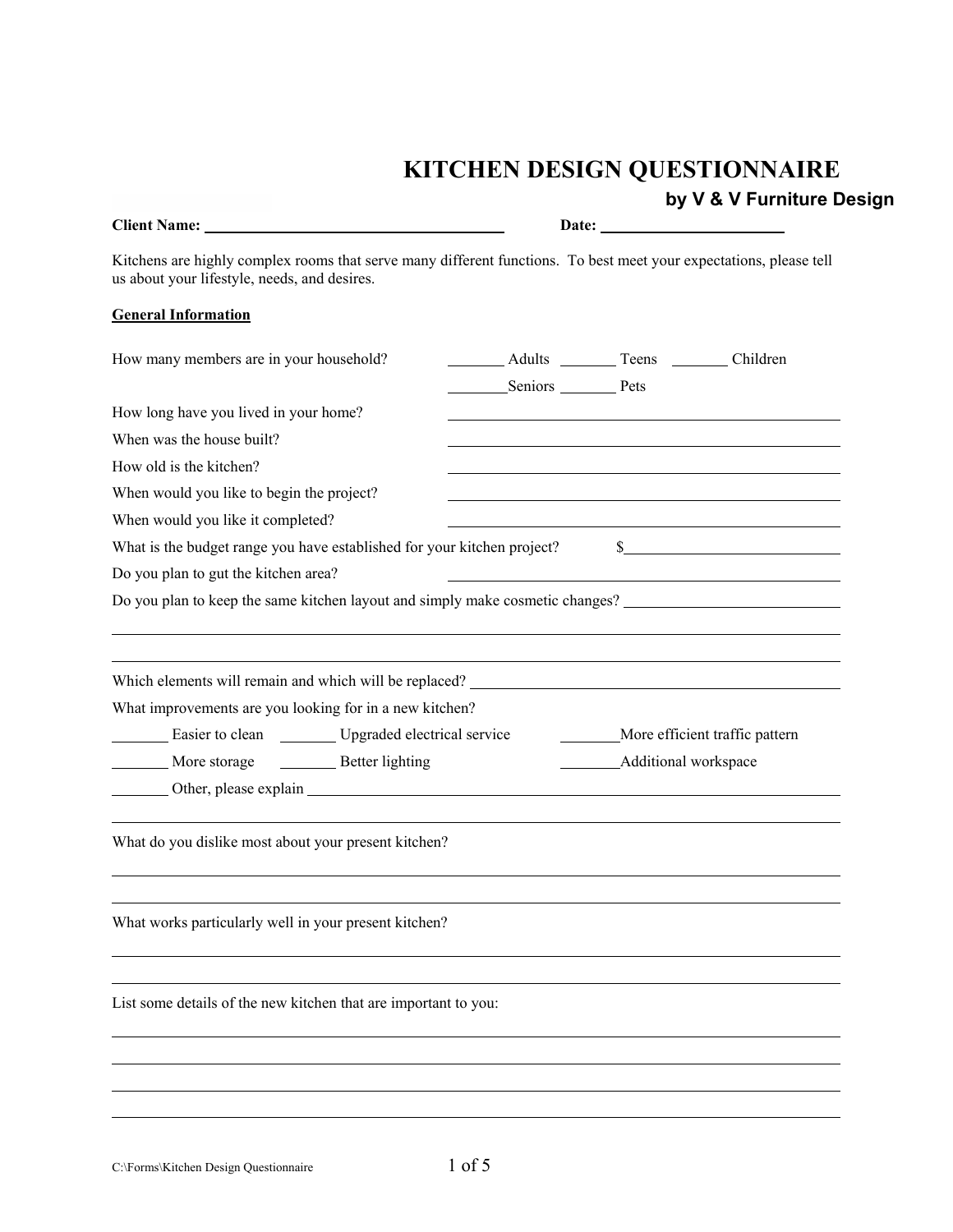#### **Kitchen Usage**

 $\overline{a}$ 

| Who is the primary cook?                                                  |             |  |                                        |  |  |  |
|---------------------------------------------------------------------------|-------------|--|----------------------------------------|--|--|--|
| Is this person                                                            | Left-handed |  | Right-handed? How tall is this person? |  |  |  |
| How many other household members cook?                                    |             |  |                                        |  |  |  |
| What are their specific needs if they differ from the general assessment? |             |  |                                        |  |  |  |
|                                                                           |             |  |                                        |  |  |  |

Please check if you desire any of the following:

| _Disposer                     |  |     |          |       |                    |  |
|-------------------------------|--|-----|----------|-------|--------------------|--|
| Microwave                     |  |     |          |       |                    |  |
| Trash compactor               |  |     |          |       |                    |  |
| Icemaker                      |  |     |          |       |                    |  |
| Dishwasher                    |  |     |          |       |                    |  |
| Separate cook top:            |  | Gas |          |       | Electric Downdraft |  |
| Updraft                       |  |     |          |       |                    |  |
| Oven/cook top combination     |  |     |          |       |                    |  |
| Refrigerator: Built-in        |  |     | Standard |       |                    |  |
| Freezer: Part of refrigerator |  |     |          |       | Separate Unit      |  |
| Double ovens                  |  |     |          |       |                    |  |
| Second Sink                   |  |     |          |       |                    |  |
| Architectural-type stove hood |  |     |          |       |                    |  |
|                               |  |     |          |       |                    |  |
|                               |  |     |          |       |                    |  |
| Where does your family eat?   |  |     |          |       |                    |  |
|                               |  |     | Counter  |       |                    |  |
|                               |  |     |          | Seats |                    |  |
| Family Room __________%       |  |     |          |       |                    |  |
| Other $\%$                    |  |     |          |       |                    |  |
|                               |  |     |          |       |                    |  |
|                               |  |     |          |       |                    |  |

Please check the statement that best describes the way you feel.

- I like to be the only cook in the kitchen with my guests in a separate space that is away from the kitchen.
- I like to be the only cook in the kitchen with my guests close by, with open space to the family room.
- \_\_\_\_\_\_\_\_ I like my guests to be sitting in the kitchen visiting with me while I cook.
- I like my guests to help me in the kitchen in meal preparation.
- \_\_\_\_\_\_\_\_ I like to my guests to help in the clean-up process after the meal.
- I retain caterers who prepare, serve, and clean up all meals for entertainment.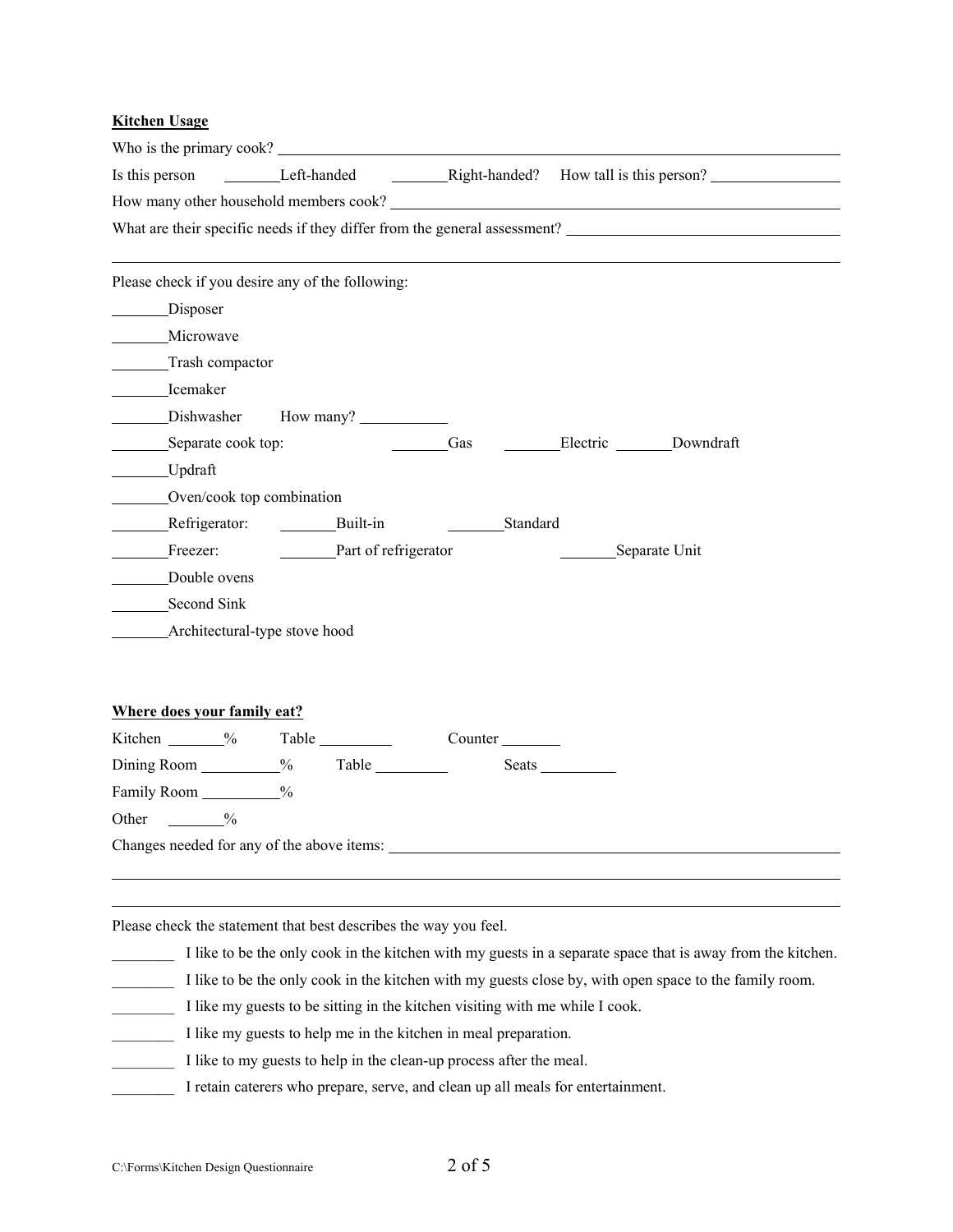|       | How and when do you entertain?                     |                                                                         |                             |                        |  |  |  |
|-------|----------------------------------------------------|-------------------------------------------------------------------------|-----------------------------|------------------------|--|--|--|
|       | Holidays:                                          | Formal                                                                  | Informal                    |                        |  |  |  |
|       | Business:                                          | Formal                                                                  | Informal                    |                        |  |  |  |
|       | Friends:                                           | Formal                                                                  | Informal                    |                        |  |  |  |
|       |                                                    | What secondary activities would you like to take place in your kitchen? |                             |                        |  |  |  |
|       | Computer                                           | Eating                                                                  |                             |                        |  |  |  |
|       | Wine storage                                       | Kids' projects Laundry                                                  |                             | Hobbies                |  |  |  |
|       | Growing plants ______________ Study                |                                                                         | TV/radio                    | Sewing                 |  |  |  |
|       |                                                    |                                                                         |                             |                        |  |  |  |
|       | <b>Detail Questions:</b>                           |                                                                         |                             |                        |  |  |  |
|       |                                                    | What small electrical appliances do you use in your kitchen?            |                             |                        |  |  |  |
|       | Blender                                            | $\frac{1}{\sqrt{1-\frac{1}{2}}}\text{Wok}$                              | Toaster                     | Coffee pot             |  |  |  |
|       |                                                    | Can opener Electric Fry Pan Griddle                                     |                             | Crock pot              |  |  |  |
|       |                                                    | Food processor <u>contract of Other:</u>                                |                             |                        |  |  |  |
|       | Which items need specialized storage?              |                                                                         |                             |                        |  |  |  |
|       | Bottles                                            | Breadboard                                                              | Breadbox                    | Cookbooks              |  |  |  |
|       | Cutlery                                            | Dishes                                                                  | $\frac{1}{2}$ Display items | Glassware              |  |  |  |
|       | Lids                                               | Linen                                                                   | Plastic                     | Soft drinks            |  |  |  |
|       | Spices                                             | Vegetables                                                              | Wine                        |                        |  |  |  |
|       |                                                    |                                                                         |                             |                        |  |  |  |
|       | Which items do you recycle?                        |                                                                         |                             |                        |  |  |  |
|       | Paper                                              | Plastic                                                                 | Glass                       | Cans                   |  |  |  |
|       | Where do you sort?                                 |                                                                         |                             |                        |  |  |  |
|       | Kitchen                                            | Garage                                                                  | Utility room                | Basement               |  |  |  |
|       | Where would you like to store the following items? |                                                                         |                             |                        |  |  |  |
| Code: | (B) Base cabinet                                   | (W) Wall cabinet                                                        | (T) Tall cabinet            | (D) Desk               |  |  |  |
|       | (C) Countertop                                     | (L) Laundry                                                             | (BC) Bookcase               | (O) Outside of kitchen |  |  |  |
|       | (BA) Basement                                      | (AG) Appliance garage                                                   |                             |                        |  |  |  |
|       | Baking equipment                                   |                                                                         |                             |                        |  |  |  |
|       | Paper products                                     |                                                                         |                             |                        |  |  |  |
|       | Linens                                             |                                                                         |                             |                        |  |  |  |
|       | Cleaning supplies                                  |                                                                         |                             |                        |  |  |  |
|       | Glassware                                          |                                                                         |                             |                        |  |  |  |
|       | Leftover containers                                |                                                                         |                             |                        |  |  |  |
|       | Fruits/vegetables (non-refrigerated)               |                                                                         |                             |                        |  |  |  |
|       | Laundry iron                                       |                                                                         |                             |                        |  |  |  |
|       | Pet foods                                          |                                                                         |                             |                        |  |  |  |

C:\Forms\Kitchen Design Questionnaire 3 of 5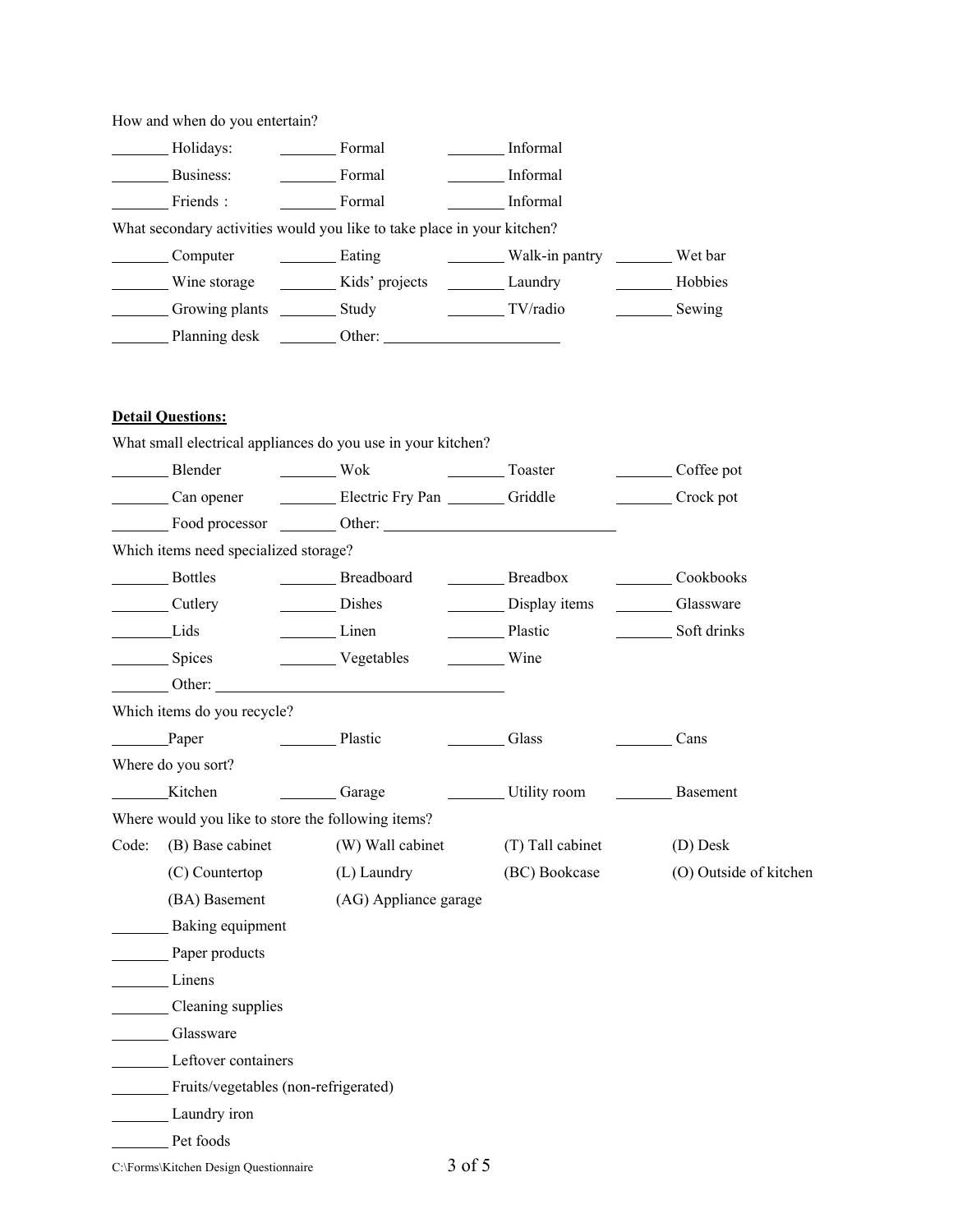| Wrapping materials                  |
|-------------------------------------|
| Recycle containers                  |
| Specialty cooking items (wok, etc.) |
| Boxed goods                         |
| Canned goods                        |
| <b>Dishes</b>                       |
| Pots and pans                       |
| Serving trays                       |
| ther                                |

#### **Decorations and Finishes**

 $\overline{a}$ 

If you are changing out your cabinets, what type of facing materials do you prefer?

|                                         | Painted Stained Stained Paint or stain wash Laminate                                                  |  |  |
|-----------------------------------------|-------------------------------------------------------------------------------------------------------|--|--|
| What cabinet door styles do you prefer? |                                                                                                       |  |  |
|                                         |                                                                                                       |  |  |
| Glass fronts                            |                                                                                                       |  |  |
|                                         | If you are changing out your countertops, which do you prefer?                                        |  |  |
|                                         | Solid surfacing _________ Laminate ___________________________________Granite __________Butcher Block |  |  |
|                                         | Other: Other:                                                                                         |  |  |
| What type of backsplash do you prefer?  |                                                                                                       |  |  |
|                                         | Same as countertop Colid surfacing Colid Structure Colin and Stainless steel                          |  |  |
|                                         | What type of feeling would you like your new kitchen space to have?                                   |  |  |
|                                         | Formal Traditional Transitional Contemporary                                                          |  |  |
|                                         | Open and airy Country Country Personal design statement                                               |  |  |
|                                         | What colors do you like?                                                                              |  |  |
|                                         | What colors do you dislike?                                                                           |  |  |
|                                         | What colors are you considering for your new kitchen?                                                 |  |  |
|                                         |                                                                                                       |  |  |
| Other design needs or ideas:            |                                                                                                       |  |  |
|                                         |                                                                                                       |  |  |
|                                         |                                                                                                       |  |  |
|                                         |                                                                                                       |  |  |
|                                         |                                                                                                       |  |  |